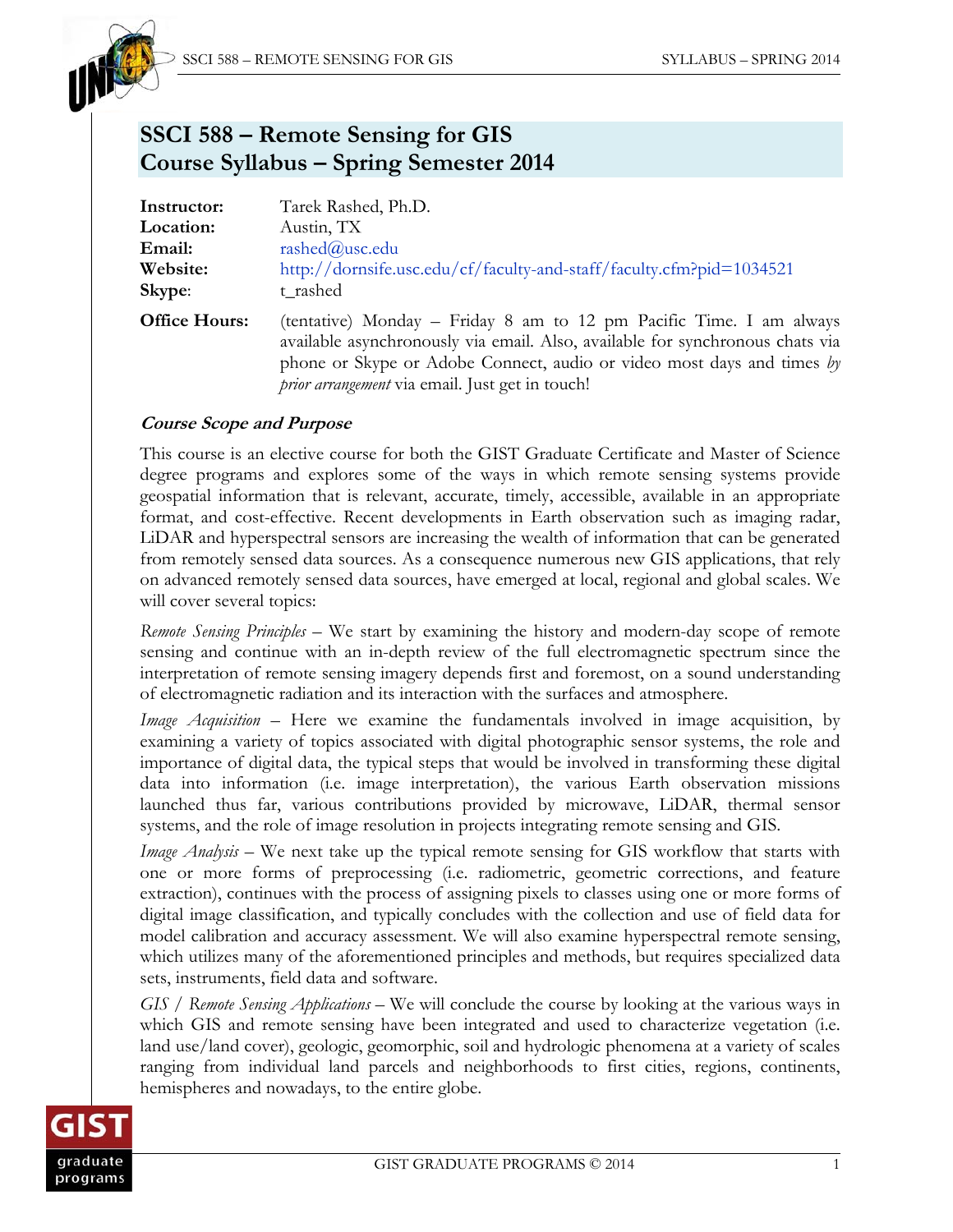

#### **Learning Outcomes**

When you have completed this course, you will be able to:

- Explain the principles of remote sensing and the technical characteristics and constraints of Earth Observation missions
- Design, implement and critically evaluate methods of digital image processing ranging from preprocessing to image classification, field data collection and accuracy assessment
- Generate geographical information by processing digital remotely sensed data and critically evaluate its use for environmental applications
- Critically evaluate the opportunities and available methods for integrating remote sensing and GIS.

### **Course Formats**

This is a graduate level course, so you should expect this class to be both academically robust and intellectually challenging. As graduate students you are expected to engage with the information you are learning and to explore the heady cauldron of ideas, opinion, and analysis that describe our collective effort to thoroughly interrogate the subject at hand. Learning arises from active engagement with the knowledge found in our reading materials and with one another. As in any graduate-level class, the instructor's role is that of a guide who keeps you on this path of discovery and you will find that you will learn much from your fellow classmates. The challenge for us is to replicate such an academic experience within the milieu of "online learning".

All course materials will be organized through Blackboard. The main theoretical concepts will be provided through course notes and assigned readings and the assignments will give students an opportunity to internalize and apply the concepts and theory learned from readings. Some assignments require students interaction, all will benefit from it.

We have several technologies that will facilitate our course work and our interactions, despite our dispersed locations. These include:

- *Blackboard* All course materials and correspondence will be posted on the course Blackboard site. As a registered student you'll find this course will show up in your available courses at noon Pacific Time on the first day of classes. It is here that the day-to-day flow of the course will be recorded.
- *Discussion boards and Blogs*  On the Blackboard site, we'll post a number of discussion threads relevant to various sections of the course. I may or may not participate in these threads but they are vitally important when we get to some of the "hands-on" work as we expect students to work "together" on these exercises, sharing hints and help as you would do in a common laboratory classroom. Additional discussion threads may be used to organize asynchronous discussions.
- *Live meetings and presentations* At USC, we use a browser-based service called Adobe Connect to create synchronous interaction sessions. With voice and webcam capabilities Adobe Connect can be used to share presentations and even our desktops between two or more people.
- *Individual meetings* While Adobe Connect can be used for one-on-one meetings, we generally find it's easier to use the free VOIP and chat technology, Skype (http://www.skype.com) for individual chats.

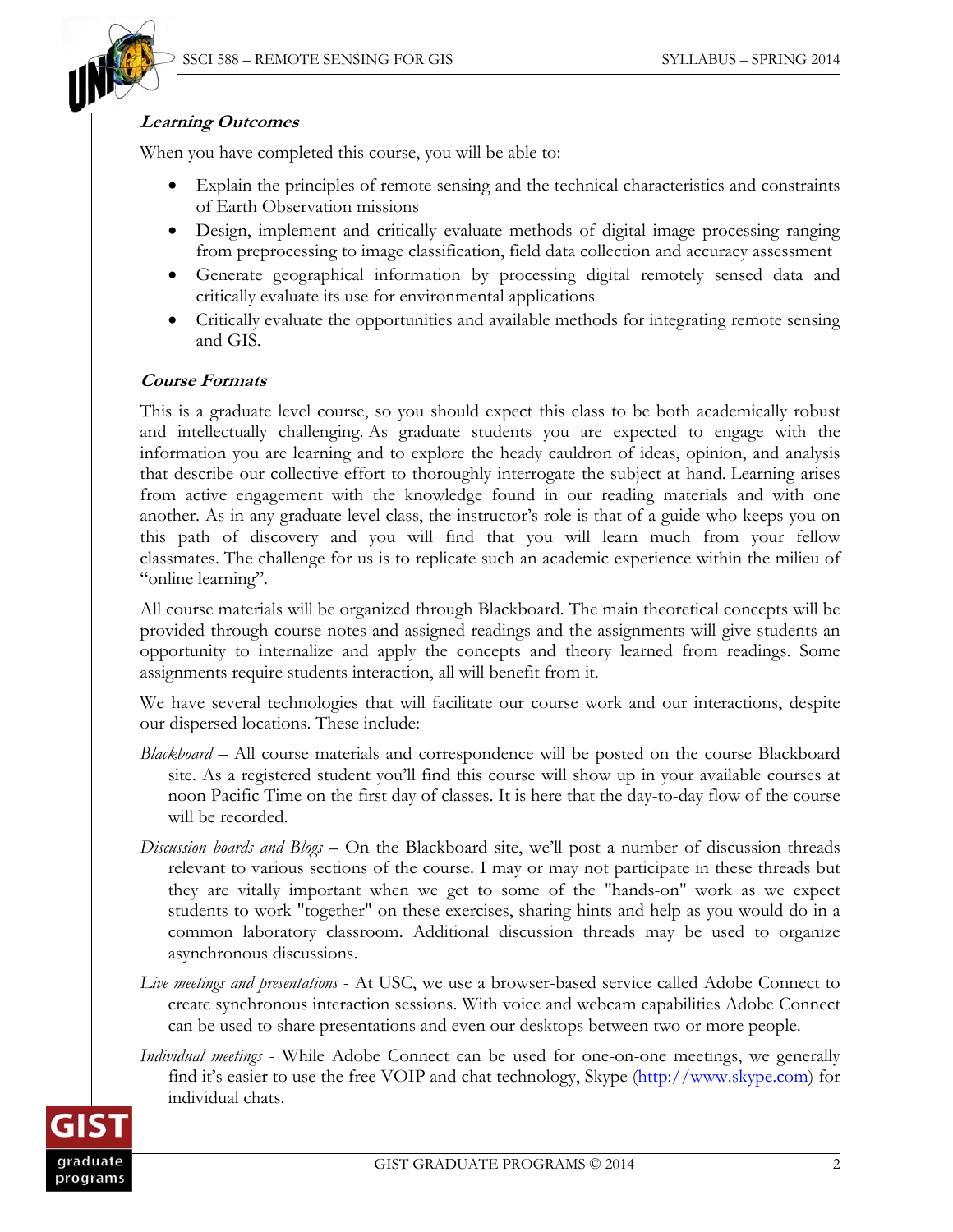

#### **Assessment**

Your grade in this class will be determined on the basis of several different assessment tools:

- *Reading Assignments* – *9 for a total of 27 points.* These will focus on the theory portion of the course as presented in the weekly readings. Their objective is to help you evaluate and integrate the information you have acquired from the course readings. Some of these will involve discussions and collaborative work and some will be individual efforts. These are graded on an absolute point scale (3 per assignment, breakdown of points varies by assignment). Late assignments will be docked one point. No grade will be given for assignments turned in over one week late.
- *IDRISI® Selva Assignments 9 for a total of 27 points.* These will be scheduled throughout the semester and will require you to work through individual chapters of the Warner and Campagna (2009) workbook during the weeks they are assigned. To demonstrate that you have completed each chapter, you will turn in a quick copy of some digital output or brief text answers from the final part of the exercise such as a .jpg of the map produced at the final step. These are graded on a credit/no credit basis, and no credit given for late assignments. NOTE: Even though the book's title says "Remote Sensing with IDRISI Taiga", all the tutorials in this book work well with the new version of IDRISI (IDRISI Selva) we have on our GIST online server.
- *Exercises 3 for a total of 12 points.* In order to demonstrate that you understand the basic concepts and skills learned in the class, you will complete four exercises that will integrate key concepts and ideas and take some independent thought.
- *Presentation 1 for a total of 10 points.* This assignment will require some independent thought and synthesis and allow you to explore a case study of your choice that is closely tied to the topics chosen for your final papers. The results will be presented over the Web in Week 15 with the help of a PowerPoint slideshow.
- *Research Papers 2 for a total of 24 points.* The first paper will provide you with an opportunity to describe the data capture options and challenges for a project of your choice from a list of projects spanning a variety of application domains and the final paper will afford you the opportunity to integrate all that you have learned in the semester for a specific application that I will designate when the guidelines for the final papers are distributed.

## **Requirements**

- *Textbooks* There are two books required for this course. The first book by Campbell can to be purchased from either the USC Bookstore or online outlets such as Amazon (http://www.amazon.com/) and the second book by Warner and Campagna can be purchased from either the USC Bookstore **or Clark Labs (http://www.clarklabs.org/**). We will need the Campbell book from the first day of class, and the second book by Warner and Campagna very soon thereafter.
	- Campbell, James B. 2011. *Introduction to Remote Sensing (Fifth Edition)*. New York, The Guilford Press
	- Warner, Timothy A. and Campagna, David J. 2009. *Remote Sensing with IDRISI® Taiga: A Beginner's Guide*. Hong Kong, Geocarto International Centre (*NOTE: Even though the*

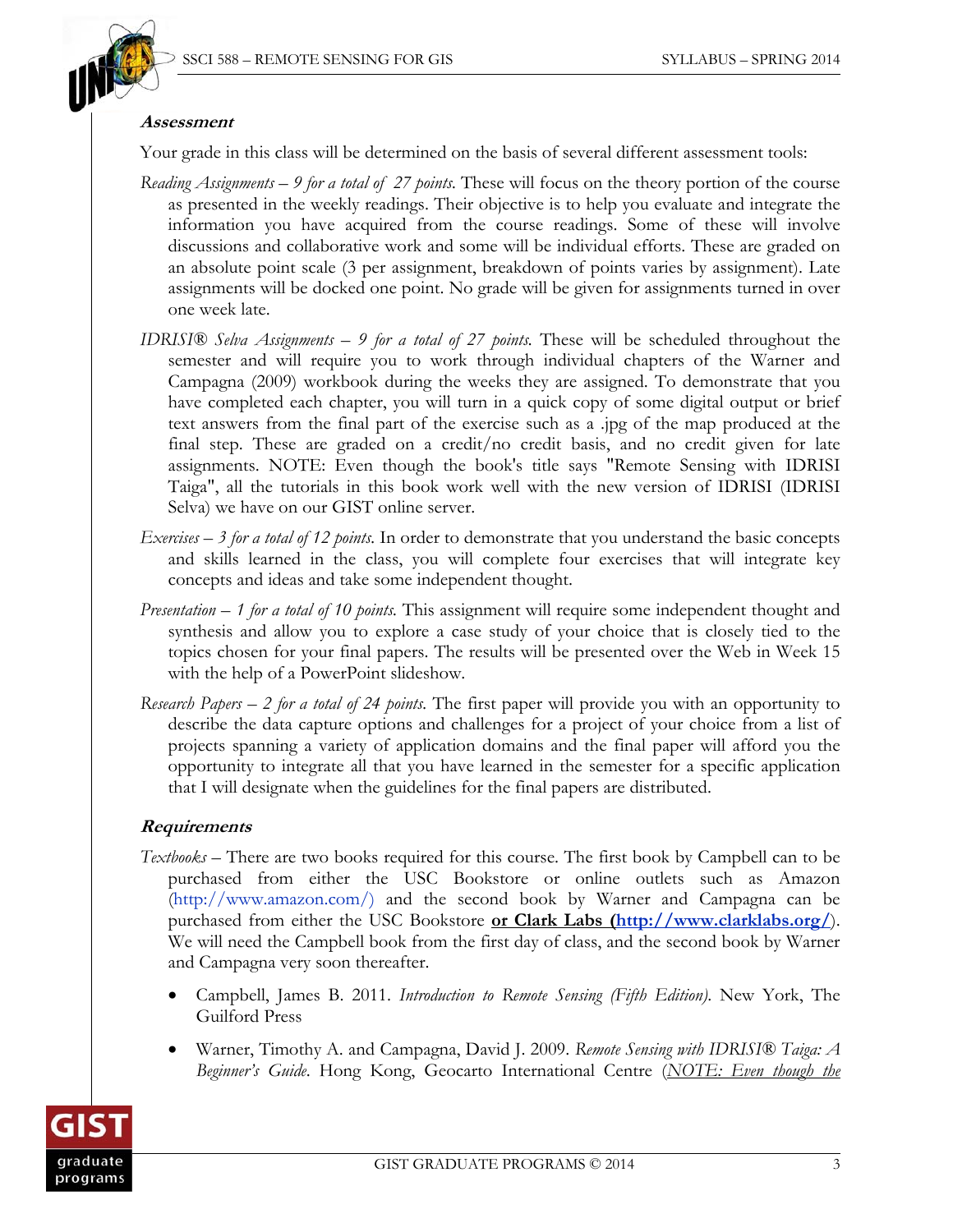

*book's title says "Remote Sensing with IDRISI Taiga", all the tutorials in this book work well with the new version of IDRISI (IDRISI Selva) we have on our GIST online server.*)

 These textbooks will be supplemented with Course Notes and a mixture of readings from academic journals, professional reports and authoritative websites.

*Readings –* Selected papers and reports will be posted to Blackboard under Course Documents

*Technology –* There are several technology requirements:

- Every student must have a computer with a fast Internet connection (DSL at a minimum).
- Every student MUST have a functional webcam for use whenever a presentation or meeting is scheduled.
- *Communications* This is a distance learning course, so most of our interactions will be asynchronous (not at the same time). All materials to be handed in will be submitted via the Blackboard Assessment link. I will also create one Blackboard (BB) discussion forum at the start of the semester and I may create and/or monitor additional BB discussion forums through which we can discuss issues and comments on the course assignments, exercises and project as the need arises. **Please note that I don't closely monitor all posts on discussions forms, so if you are directing a question to me, you should do this by emailing me and don't assume that posting it on the discussion form means that I automatically read it.**

 I will send via e-mail through Blackboard any notices that are time sensitive and also post its as an announcement on Blackboard. Please be sure that you read as soon as possible all email sent from Blackboard or from me. Also double check to be sure that mail sent from both the USC blackboard accounts and my private domain (rashed@gsareh.com) does not go into your junk mail!

 While I am usually on-line and will probably respond to e-mails from students relatively quickly, I will endeavor to respond to all e-mail within 24 hours of receipt, aiming for no more than 36 hours delay. In the rare case when I expect to be off-line for more than 24 hours, I will post an announcement on the Blackboard site.

 Your responsibility: It is each student's responsibility to stay informed about what is going on in our course. In addition to e-mail about time-sensitive topics, any important announcements will be posted on the Announcement page in Blackboard. Be sure to check these each time you log onto Blackboard.

*Workload* – This is a four credit, one semester course. Students should expect to spend 10-12 hours per week completing the work in this course.

## **Students with Disabilities**

Any student requesting academic accommodations based on a disability is required to register with Disability Services and Programs (DSP) each semester. A letter of verification for approved accommodations can be obtained from DSP. Please be sure the letter is delivered to an instructor as early in the semester as possible. DSP is located in STU 301 and is open from 8:30 a.m. to 5:00 p.m., Monday through Friday. The phone number for DSP is (213) 740-0776.

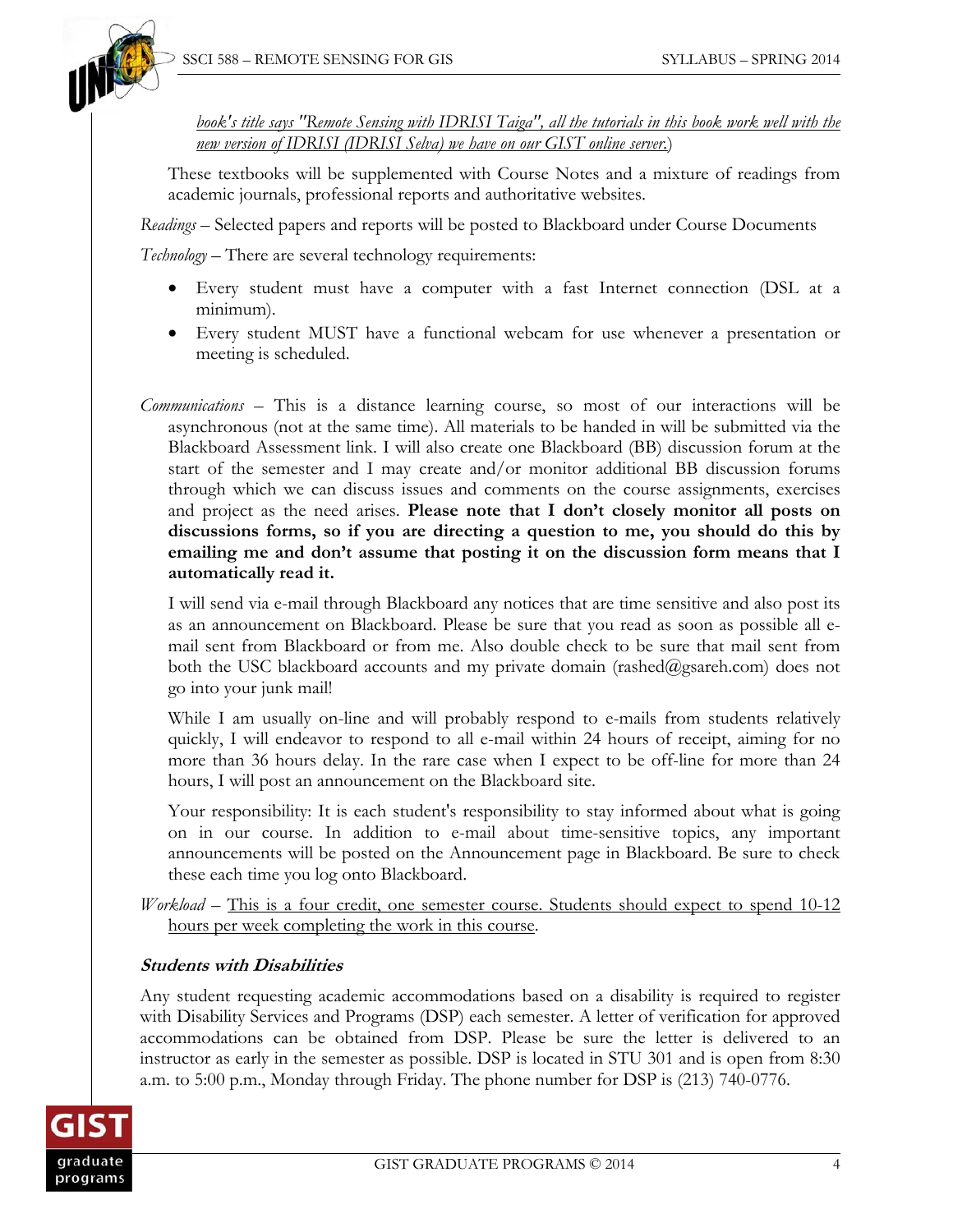

## **Statement on Academic Integrity**

USC seeks to maintain an optimal learning environment. General principles of academic honesty include the concept of respect for the intellectual property of others, the expectation that individual work will be submitted unless otherwise allowed by an instructor, and the obligations both to protect one's own academic work from misuse by others as well as to avoid using another's work as one's own. All students are expected to understand and abide by these principles. Scampus, the Student Guidebook, contains the Student Conduct Code in Section 11.00, while the recommended sanctions are located in Appendix A: http://webapp.usc.edu/scampus/wp-content/uploads/2009/08/appendix\_a.pdf . Students will be referred to the Office of Student Judicial Affairs and Community Standards for further review, should there be any suspicion of academic dishonesty. The Review process can be found at: http://www.usc.edu/student-affairs/SJACS/.

#### **Important Administrative Dates**

- 1/13: Fall semester classes begin
- 1/20: Martin Luther King's Birthday, university holiday
- 1/31: Last day to drop a class and receive a 100% refund
- 1/31: Last day to change enrollment option to Pass/No Pass or Audit
- 2/17: Presidents' Day, university holiday

3/17-22: Spring Break

- 4/11: Last day to drop a class with a mark of W
- 5/2: Spring semester classes end
- 5/14: Final Examinations end